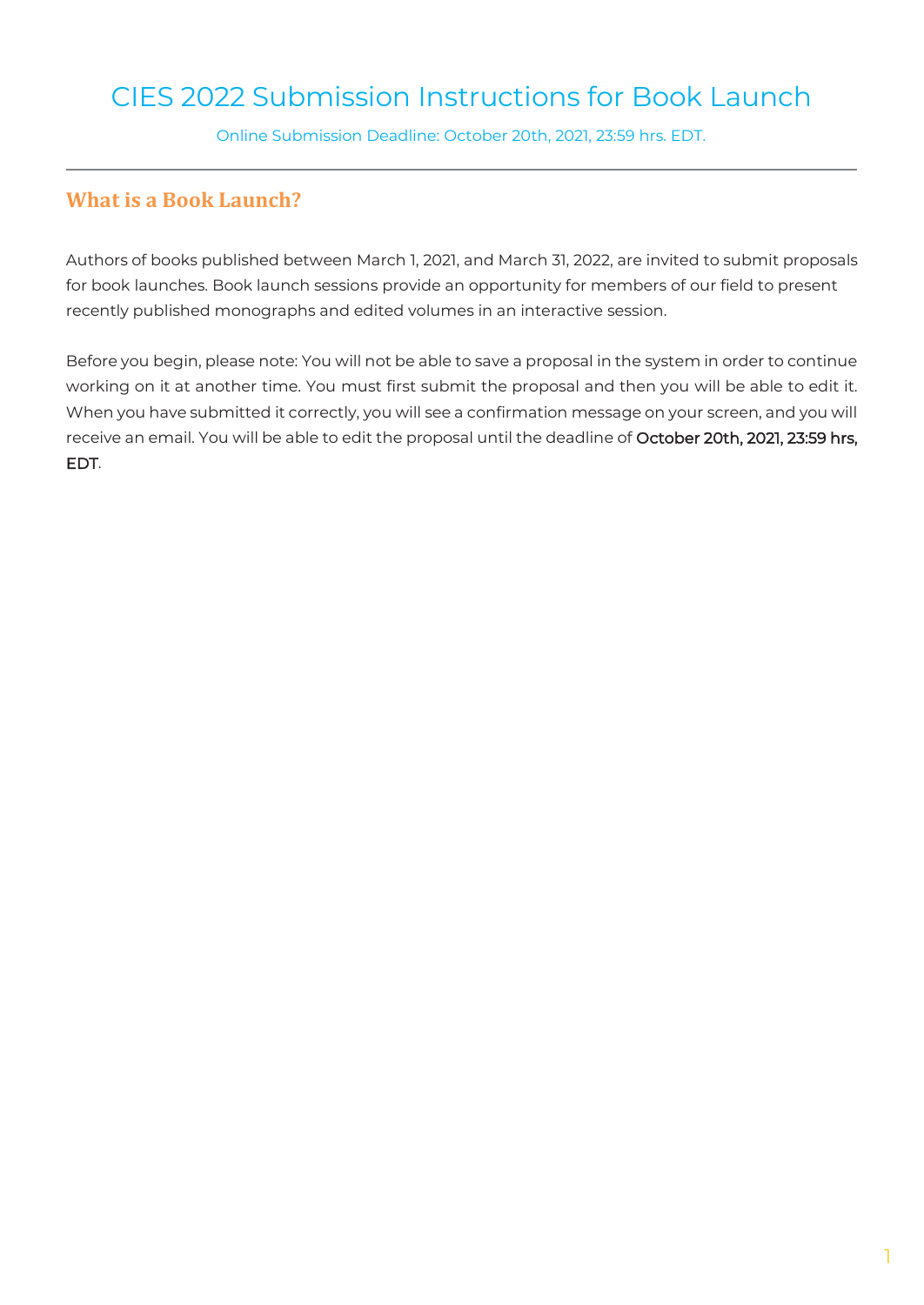## **Instructions for Submitting a Book Launch Proposal for CIES 2022**

**Step 1:** To login: Click on the link [https://cies.lasaweb.org/proposals/.](https://cies.lasaweb.org/proposals/)

If you have a current CIES membership please click on the button "Login with CIES account" (1) and complete the information with your *User Name* and *Password*, If you do not have a current CIES membership please create a Guest Account clicking on "Create Guest Account" (2) complete the form and "Submit", then click on "Submit a Proposal" (on the top of the screen) and then on "Login with guest account" (3), and complete the information with your Guest account credentials: User Name and Password.

| You must be logged in to access the submission system. Please login to continue.                                                                                                                                                         |  |  |  |  |
|------------------------------------------------------------------------------------------------------------------------------------------------------------------------------------------------------------------------------------------|--|--|--|--|
| Select "Login with CIES Account" if you have a current CIES membership.<br>Select "Login with Guest Account" if you have already created a Guest account.<br>Select "Create Guest Account" if you do not have a current CIES membership. |  |  |  |  |
| <b>WITH CIES ACCOUNT</b>                                                                                                                                                                                                                 |  |  |  |  |
| ITH GUEST ACCOUNT                                                                                                                                                                                                                        |  |  |  |  |
| <b>CREATE GUEST ACCOUNT</b>                                                                                                                                                                                                              |  |  |  |  |

Then, click on "Proposal Submission Site" button

| <b>PROPOSAL SUBMISSION SIT</b> |  |
|--------------------------------|--|
|                                |  |

#### **Step 2**: Select *"Submit a Proposal"*.



**Step 3:** Select *"Submit a Pre-Conference Workshop, Book Launch, or Visual Art Exhibit"*.

| Submit a New Proposal |                                                                      |  |  |  |  |
|-----------------------|----------------------------------------------------------------------|--|--|--|--|
|                       | Submit Proposal to General Pool, SIG, or Committee                   |  |  |  |  |
|                       | Submit Proposal to New Scholars Committee Mentoring Workshops        |  |  |  |  |
|                       | Submit a Pre-Conference Workshop, Book Launch, or Visual Art Exhibit |  |  |  |  |

### Step 4: Select "Book Launch".

| <b>Book Launch</b>             |
|--------------------------------|
| <b>Pre-Conference Workshop</b> |
| Visual Art Exhibits            |